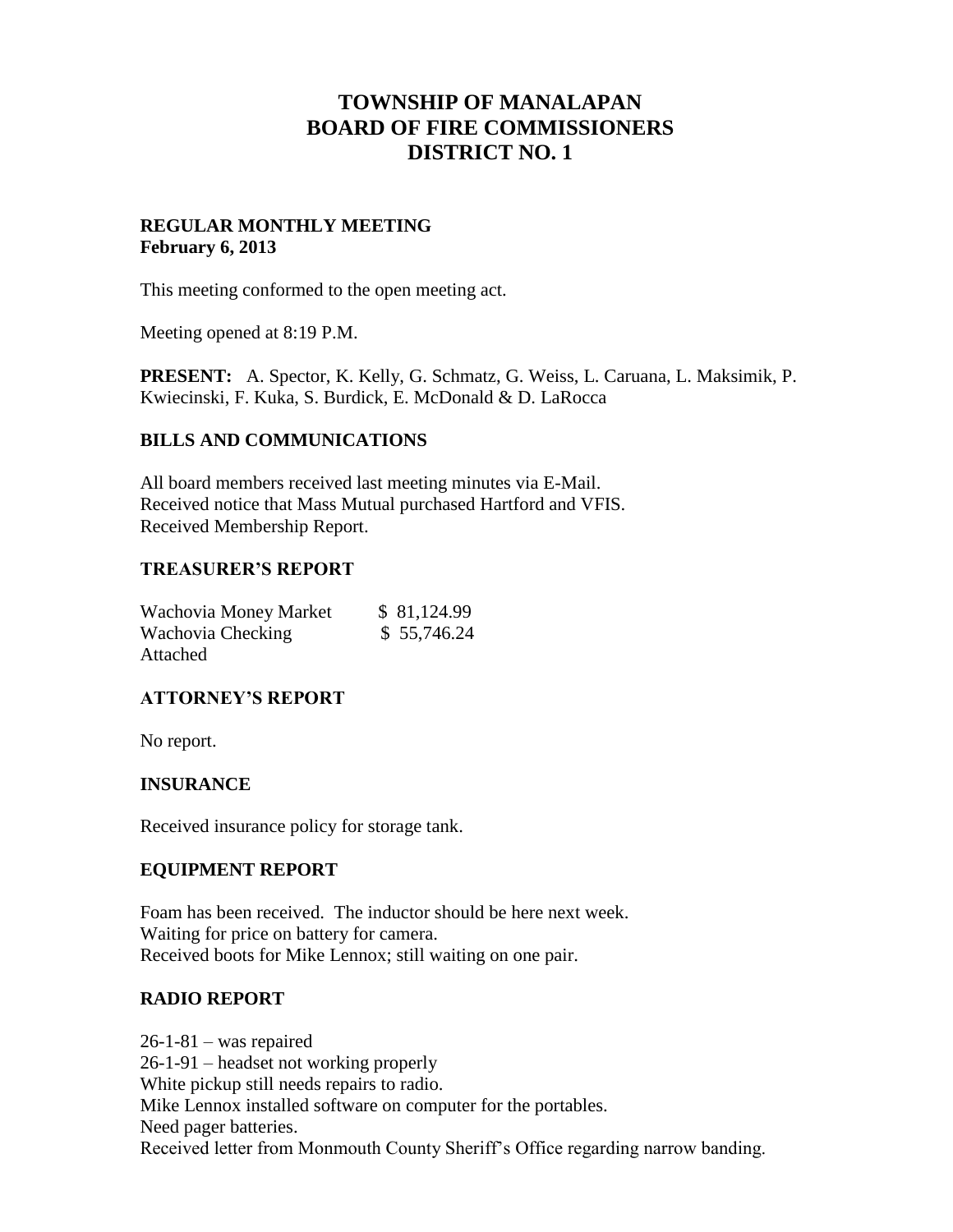# **CHIEF'S REPORT**

Chief Maksimik reported there were 63 calls last month.

# **TRUCK REPORT**

26-1-77 – changed belts; issue with generator hydraulic fluid leak was repaired, but we have to keep an eye on it to make sure it is okay. 26-1-90 – window regulator was repaired 26-1-80 – Pierce and Fire & Safety were here – cleared code on dashboard.

# **ASSOCIATION REPORT**

No report.

# **TRUSTEES' REPORT**

No report.

#### **OLD BUSINESS**

See attached.

#### **NEW BUSINESS**

Commissioner Kelly made a motion to pay all vouchers; this was seconded by Commissioner Schmatz. All voted aye.

Commissioner Spector made a motion for \$1,930 for the Air System Contract with Continental Fire to do the air testing and service for the year; this was seconded by Commissioner Schmatz. All voted aye.

Commissioner Spector received letter from the County regarding the shared services with the County. Invoice for 2012 should be \$10,518.15.

Steve Burdick reported that there is an issue with the alarm in the rear building.

Commissioner Spector received signed budget back from the State.

Chief Maksimik reported that they are attending a Flashover Training next week at Middletown Fire Academy. Cost of course is \$400. The following week, First Due will hold a Torch Class for \$1,500.

Jack on rehab trailer is broken. Danny LaRocca will take a look at it.

Meeting opened to the public at 9:13 p.m.